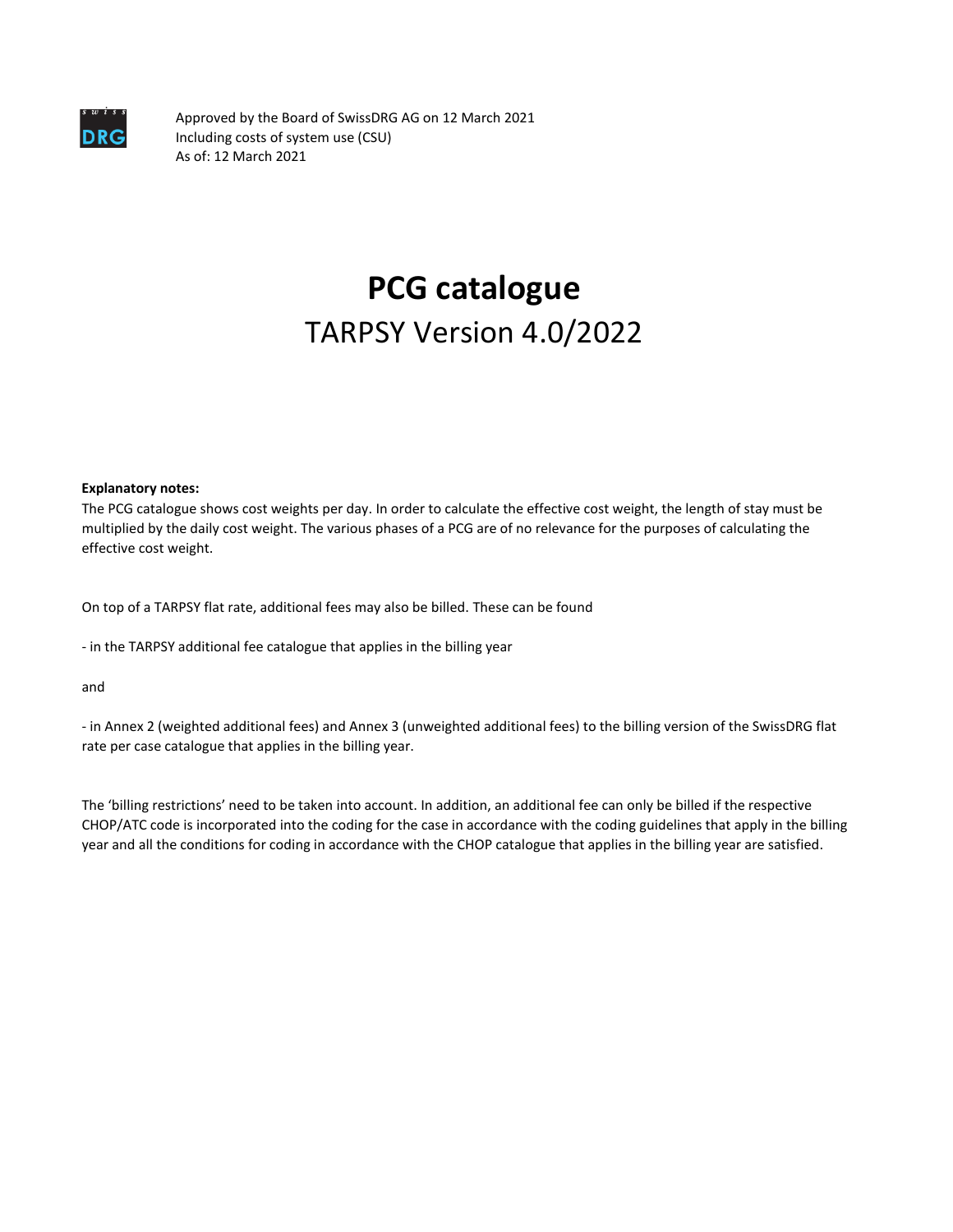

The phase in which a cost weight applies can be seen from the colour of the field.

| ase     |
|---------|
|         |
| ลร<br>e |

**TP21 Mental or behavioural disorders associated with alcohol, other drugs or other substances**

**TP21A Mental or behavioural disorders associated with alcohol, other drugs, or other substances, age < 18 years, or age > 65 years with a specific secondary diagnosis, or complicating diagnosis or specific treatment**

| Length of stay      |                    |                 |       |              |       |                    |       |       |                    |                 |                   | 12 I            | 131   | 141               | 151             |       |       |       | 191   | 20 I           |
|---------------------|--------------------|-----------------|-------|--------------|-------|--------------------|-------|-------|--------------------|-----------------|-------------------|-----------------|-------|-------------------|-----------------|-------|-------|-------|-------|----------------|
| Cost weight per day | .532               | .462            | .393  | .323         | .253  | .183               | .114  | .110  | .107 <sup>1</sup>  | .103            | .100 <sub>l</sub> | .097            | .093  | .090 <sub>l</sub> | .086            | .083  | 1.080 | .076  | .073  | .069           |
| Length of stay      |                    |                 | 23    | $24^{\circ}$ | 251   | 261                |       |       | 29 I               | 30 <sub>l</sub> |                   | 32 <sub>l</sub> | 33I   | 34 <sub>l</sub>   | 35 <sub>l</sub> | 36I   | 37I   | 38 I  |       | 40             |
| Cost weight per day | .066               | $\mathsf{.063}$ | .059  | .056         | 1.052 | 1.049              | .046  | .042  | .039               | .035            | .032              | .029            | .025  | .022              | .018            | 1.015 | 1.012 | .008  | .005  | 1.001          |
| Length of stay      | 41 <sup>′</sup>    |                 | 43 I  |              | 45 I  | 461                |       |       | 491                |                 | 511               | 52 <sub>l</sub> | 53I   | 54                | 55 I            | 56I   | 57    | 58 I  | 591   | 60             |
| Cost weight per day | 0.998              | 0.995           | 0.991 | 0.988        | 0.984 | 7.981 <sub>1</sub> | 0.978 | 0.974 | 0.971              | 0.967           | 0.964             | 0.961           | 0.957 | 0.954             | $0.950\vert$    | 0.947 | 0.944 | 0.940 | 0.937 | 0.933          |
| Length of stay      |                    |                 | 631   |              | 65I   | 66                 | 67    | 68    | 69                 | 70I             |                   | 72I             |       | 74                | 75I             | 761   |       | 78I   |       | 79 80 and over |
| Cost weight per day | 0.930 <sub>1</sub> | 0.927           | 0.923 | 0.920,       | 0.916 | 0.913              | 0.910 | 0.906 | 0.903 <sub>1</sub> | 0.899           | 0.896             | 0.893           | 0.889 | 0.886             | 0.882           | 0.879 | 0.876 | 0.872 | 0.869 | 0.865          |

**TP21B Mental or behavioural disorders associated with alcohol, other drugs or other substances, age > 17 years**

| Length of stay      |       |        |       |                 |       |                    |       |                   |           |       |       | $\mathsf{12}^{\mathsf{r}}$ |                 |       |       |       |            |                    |                 | 20 <sub>l</sub> |
|---------------------|-------|--------|-------|-----------------|-------|--------------------|-------|-------------------|-----------|-------|-------|----------------------------|-----------------|-------|-------|-------|------------|--------------------|-----------------|-----------------|
| Cost weight per day | 1.523 | .452   | .381  | .309            | 1.238 | .167               | .095  | .090 <sub>1</sub> | 1.085     | .080  | .076  | 1.071                      | .066            | .061  | .056  | 1.051 | 1.046      | .041               | .036            | 1.031           |
| Length of stay      | ا 21  | 22I    | 23    | 24 <sub>l</sub> | 25 I  | 26I                | 27.   | 28 I              | 29        |       |       | 32I                        | 33 I            |       |       |       | 37         | 38 I               | 39 <sub>l</sub> | 40              |
| Cost weight per day | 1.026 | .021   | .016  | .011            | 1.006 | 1.001              | 0.996 | 0.991             | 0.986     | 0.981 | 0.976 | 0.971                      | 0.966           | 0.961 | 0.956 | 0.951 | 0.947      | 0.942              | 0.937           | 0.932           |
| Length of stay      |       | 42 I   | 431   | 44 I            | 45I   | 46                 |       | 48 I              | 49        | 50I   | 51    | 52I                        | 53I             | 54    |       | 56'   | 57         | 58 <sub>l</sub>    | 591             | 60              |
| Cost weight per day | 0.927 | 0.922  | 0.917 | 0.912           | 0.907 | 0.902              | 0.897 | 0.892             | 0.887     | 0.882 | 0.877 | 0.872                      | 0.867           | 0.862 | 0.857 | 0.852 | 0.847      | 0.842              | 0.837           | 0.832           |
| Length of stay      |       | 62I    | 63    | 64 I            | 65 I  | 66                 |       | 68 I              | <b>69</b> | 70 I  |       | 72I                        | 73 <sub>h</sub> | 74    |       |       | <b>771</b> | 78 I               |                 | 79 80 and over  |
| Cost weight per day | 0.827 | 0.8221 | 0.818 | 0.813           | 0.808 | 0.803 <sub>1</sub> | 0.798 | 0.793             | 0.788     | 0.783 | 0.778 | 0.773                      | 0.768           | 0.763 | 0.758 | 0.753 | 0.748      | 2.743 <sub>1</sub> | 0.738           | 0.733           |

**TP24 Disorders associated with dementia or other organic disorders of the CNS**

**TP24A Disorders associated with dementia or other organic disorders of the CNS, age < 18 years, or age > 75 years with complicating diagnosis or specific treatment, or complicating secondary diagnosis or specific treatment**

| .                   |       |      |                 |       |       |       |      |                 |       |                 |      |       |       |      |                 |       |                 |                |                 |       |
|---------------------|-------|------|-----------------|-------|-------|-------|------|-----------------|-------|-----------------|------|-------|-------|------|-----------------|-------|-----------------|----------------|-----------------|-------|
| Length of stay      |       |      |                 |       |       |       |      |                 |       | 10I             |      |       |       | 4    |                 |       |                 |                |                 | 20    |
| Cost weight per day | 1.996 | .935 | .874            | .812  | .751  | .690  | .628 | .567            | .506  | .444            | .383 | .322  | 1.261 | .259 | .257            | 1.255 | 1.253           | .251           | 1.249           | .247  |
| Length of stay      |       |      | 23 <sub>l</sub> | 24    | 25    | 26    | 27 I | 28 <sub>l</sub> | 29    | 30 <sup>1</sup> | 31   | 32I   | 33I   | 34   |                 |       | 37 <sup>l</sup> | 38             | 39 <sub>l</sub> | 40    |
| Cost weight per day | .245  | .243 | .241            | .240  | 1.238 | 1.236 | .234 | .232            | 1.230 | 1.228           | .226 | 1.224 | 1.222 | .220 | .219            | 1.217 | 1.215           | .213           | 1.211           | .209  |
| Length of stay      |       |      | 43 I            |       |       | 461   |      | 48 I            | 49 I  | 50 <sup>1</sup> | 51   |       | 53I   | 54 I | 55 <sub>1</sub> | 56I   | 57              | 58             | 59              | 60    |
| Cost weight per day | .207  | .205 | .203            | 1.201 | .199  | .198  | .196 | .194            | .192  | 1.190           | .188 | 1.186 | .184  | .182 | .180            | .178  | .176            | .175           | .173            | 1.171 |
| Length of stay      |       |      | 63              | 64    | 65    | 66    | 67I  | 68 <sup>I</sup> | 69    | <b>70</b>       |      | 72I   | 73I   | 741  |                 | 76.   |                 | 77 78 and over |                 |       |
| Cost weight per day | .1691 | .167 | .165            | .163  | .161  | .159  | .157 | .155            | .154  | .152            | .150 | .148  | 1.146 | .144 | .142            | .140  | .138            | 1.136          |                 |       |

**TP24B Disorders associated with dementia or other organic disorders of the CNS, age > 17 years**

| Length of stay      |       |       |                 |      |                  | 61   |      |      |       | 10)             |      |                 |       |                     | 15k  | 16I  | 17 N | 18 <sup>1</sup> | 19 <sup>1</sup> | 20 <sub>l</sub> |
|---------------------|-------|-------|-----------------|------|------------------|------|------|------|-------|-----------------|------|-----------------|-------|---------------------|------|------|------|-----------------|-----------------|-----------------|
| Cost weight per day | 1.691 | .644  | .597            | .550 | .503             | .456 | .409 | .362 | 1.315 | .269            | .222 | 1.217           | 1.213 | .208                | .203 | .199 | .194 | .190            | 1.185           | 1.181           |
| Length of stay      | 21    | 22    | 23              | 24   | 25               | 26   | 271  | 28   | 29    | 30 <sup>1</sup> | 31   | 32 <sub>1</sub> | 33    | 34                  | 35   | 36   | 37   | 38              | 39              | 40              |
| Cost weight per day | 1.176 | 1.172 | .167            | .162 | .158             | .153 | .149 | .144 | .140  | .135            | .131 | .126            | .122  | $.117$ <sup>r</sup> | .112 | .108 | .103 | .099            | 1.094           | .090            |
| Length of stay      | 41 I  | 42.   | 43 <sub>l</sub> |      | $44$ 45 and over |      |      |      |       |                 |      |                 |       |                     |      |      |      |                 |                 |                 |
| Cost weight per day | 1.085 | 1.081 | .076            | .071 | 1.067            |      |      |      |       |                 |      |                 |       |                     |      |      |      |                 |                 |                 |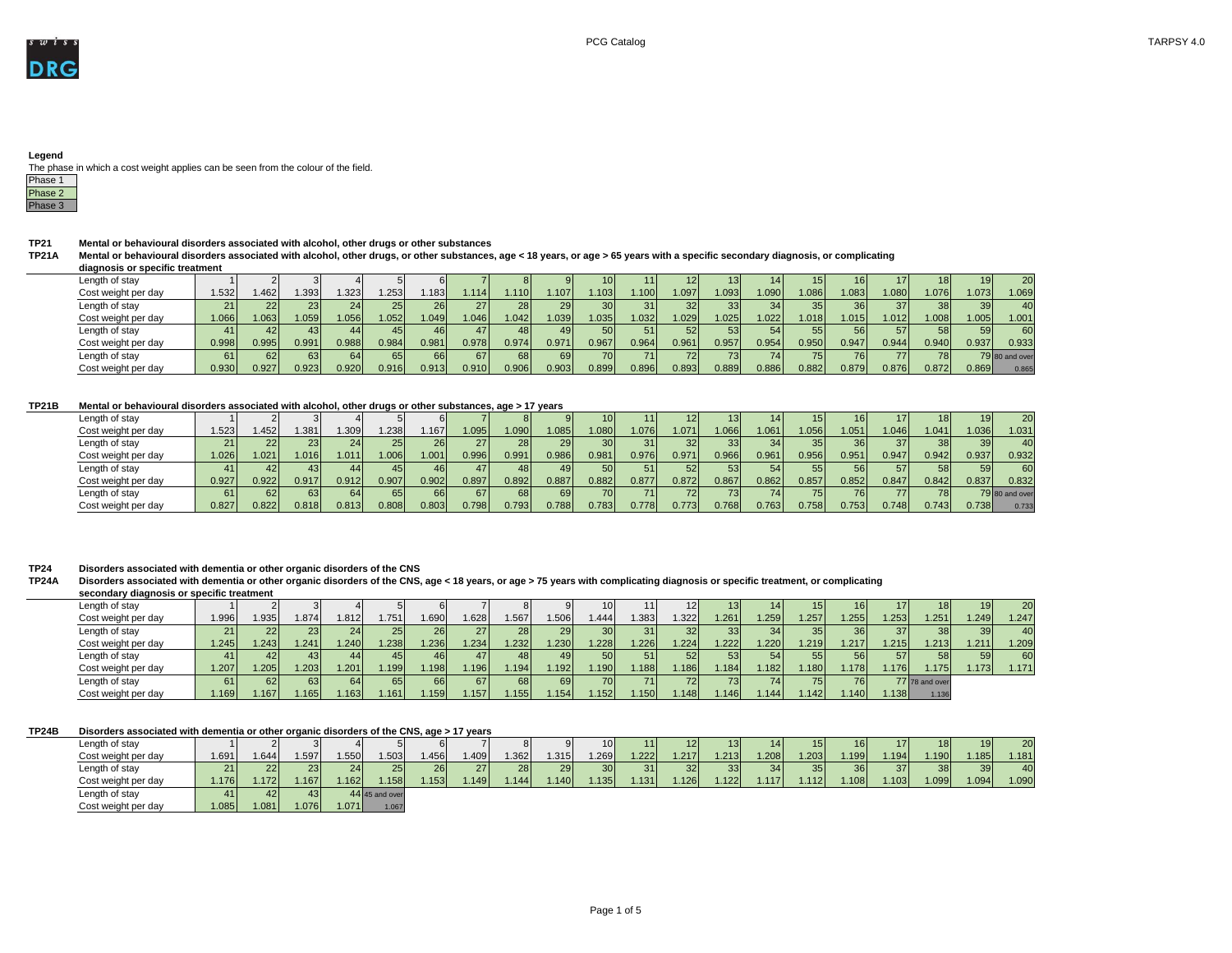

# **TP25 Schizophrenia, schizotypal or delusional disorders**

# **TP25A Schizophrenia, schizotypal or delusional disorders, age < 18 years**

| Length of stay      | 1 and over |
|---------------------|------------|
| Cost weight per day | 1.705      |

# **TP25B Schizophrenia, schizotypal or delusional disorders, age > 17 years with complicating secondary diagnosis or specific treatment**

| Length of stay      |       |      |      |      |      | 61   |                 |      | 91   | 10 <sup>1</sup> |       | 12    | 13 <sup>1</sup>  | 14I  | 15 <sub>l</sub> | 16 <sup>l</sup> | 17 I | 18 <sup>l</sup> | 191   | 20 <sub>l</sub> |
|---------------------|-------|------|------|------|------|------|-----------------|------|------|-----------------|-------|-------|------------------|------|-----------------|-----------------|------|-----------------|-------|-----------------|
| Cost weight per day | 1.402 | .377 | .353 | .329 | .304 | .280 | .256            | .231 | .207 | .183            | .158  | 1.134 | 1.110            | .085 | .083            | 1.081           | .079 | .077'           | l.075 | 1.073           |
| Length of stay      | 21    | 22   | 23   | 24   | 25   | 26   | 27 <sup>1</sup> | 28 l | 29   | 30 <sup>1</sup> | 31    | 32    | 33               | 34   | 35 <sup>1</sup> | 36 <sup>l</sup> | 37   | 38 <sup>1</sup> | 39 I  | 40              |
| Cost weight per day | 1.071 | .069 | .067 | .065 | .063 | .061 | .059            | .057 | .055 | .053            | .051  | 1.049 | 1.047            | .045 | .043            | 1.041           | .039 | .037            | .035  | 1.033           |
| Length of stay      |       |      | 43 I | 44 I | 45   | 46   | 47 <sup>′</sup> | 48 I | 49   | 50 <sub>l</sub> | 51    |       | $52$ 53 and over |      |                 |                 |      |                 |       |                 |
| Cost weight per day | 1.031 | .029 | .027 | .025 | .023 | .021 | .019            | .017 | .015 | .013            | 1.011 | 1.009 | 1.006            |      |                 |                 |      |                 |       |                 |

# **TP25C Schizophrenia, schizotypal or delusional disorders, age > 17 years**

| ----------          |       |      | ------------------ | ___               | ------ |      |      |     |      |      |      |                                 |
|---------------------|-------|------|--------------------|-------------------|--------|------|------|-----|------|------|------|---------------------------------|
| ∟ength<br>of stav   |       |      |                    |                   |        | б١   |      |     |      | 10   |      | $\sqrt{1 + \alpha}$<br>and over |
| Cost weight per day | .401V | .362 | 2221<br>∴ა∠ა+      | .284 <sup>1</sup> | .245   | .206 | .167 | 128 | .089 | .050 | .012 | 0.973                           |
|                     |       |      |                    |                   |        |      |      |     |      |      |      |                                 |

# **TP26 Manic disorders**

| <b>TP26A</b> | Manic disorders, age < 18 years or complicating diagnosis or specific treatment |      |           |      |                   |      |                   |      |         |      |      |      |                   |
|--------------|---------------------------------------------------------------------------------|------|-----------|------|-------------------|------|-------------------|------|---------|------|------|------|-------------------|
|              | $L$ ength of stay                                                               |      | $\bigcap$ |      |                   |      |                   |      | О<br>ÕΙ | 91   | 10   |      | $-11$ 12 and ove. |
|              | Cost weight per day                                                             | .372 | .357      | .343 | .329 <sub>1</sub> | .315 | .300 <sub>1</sub> | .286 | .272    | .257 | .243 | .229 | 1.214             |

# **TP26B Manic disorders, age > 17 years**

| Length of stay      |      |      |      |       |            | 61    |       |       |       | 10.             |      | 12                    |      |       |      |      |      | 18I'  | 19I  | 20 <sub>l</sub> |
|---------------------|------|------|------|-------|------------|-------|-------|-------|-------|-----------------|------|-----------------------|------|-------|------|------|------|-------|------|-----------------|
| Cost weight per day | .351 | .337 | .322 | 1.307 | 1.293      | .278  | .264  | 1.249 | 1.234 | .220            | .205 | 191 l                 | .176 | .169' | .163 | .156 | .149 | .1431 | .136 | .129            |
| Length of stay      |      | 22 l | 23   | 24    | <b>251</b> | 26    | 271   | 28    | 29    | 30 <sup>°</sup> |      | <b>31</b> 32 and over |      |       |      |      |      |       |      |                 |
| Cost weight per day | .122 | .116 | .109 | .102  | 1.096      | 1.089 | 1.082 | 1.076 | 1.069 | .062            | .056 | 1.049                 |      |       |      |      |      |       |      |                 |

| TARPSY 4.0 |  |  |
|------------|--|--|
|------------|--|--|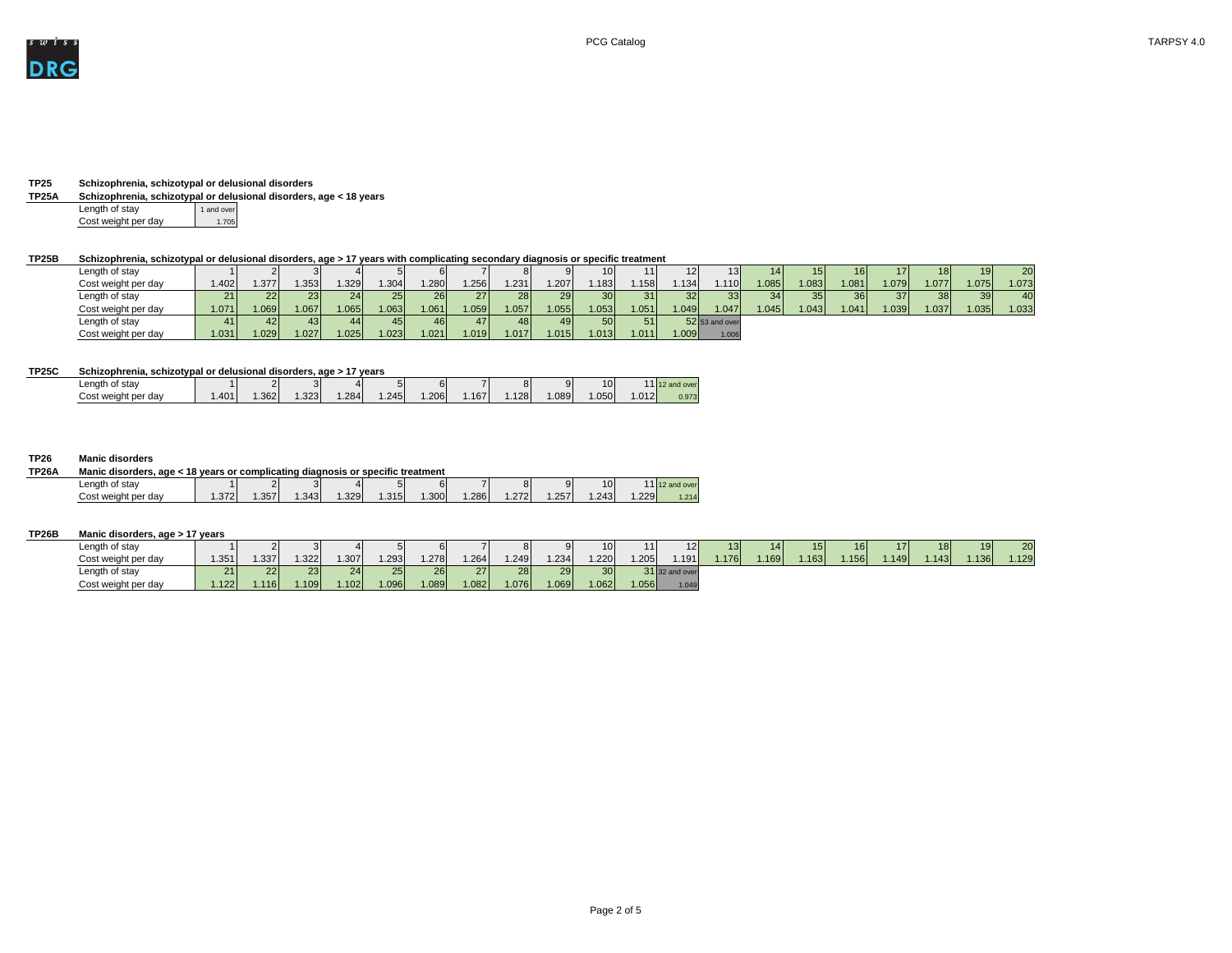

# **TP27 Depressive or bipolar depressive disorders**

# **TP27A Depressive or bipolar depressive disorders, age < 18 years with specific situation**

|                     |       |       | - - -           |         |       |                |       |      |      |                 |      |                 |                 |                   |      |      |       |      |                 |                 |
|---------------------|-------|-------|-----------------|---------|-------|----------------|-------|------|------|-----------------|------|-----------------|-----------------|-------------------|------|------|-------|------|-----------------|-----------------|
| Length of stay      |       |       |                 |         |       |                |       |      | 91   | 10 <sup>1</sup> |      | 12 <sub>1</sub> | 13 <sup>l</sup> | 14I               |      |      | 17I   | 18   | 19 I            | 20 <sub>l</sub> |
| Cost weight per day | 1.997 | 1.984 | 1.970           | ا956. ا | 1.942 | 1.929          | 1.915 | .901 | .887 | .873            | .860 | .846            | .832            | .818 <sup>1</sup> | .805 | .791 | . 777 | .763 | .749            | .736            |
| Length of stay      |       | 22    | 23 <sub>1</sub> | 24      | 25    | 26             | 27    | 28   | 29   | 30 <sub>l</sub> | 31   | 32              | 33              | 34                | 35   | 361  | 37I   | 38   | 39 <sub>l</sub> | 40              |
| Cost weight per day | .722  | 1.708 | .694            | 1.681   | 1.667 | 1.653          | .639  | .625 | .612 | .598            | .584 | .570            | .557            | .543              | .529 | .515 | 1.501 | .488 | .474            | .460            |
| Length of stay      |       |       | 43 I            |         |       | 45 46 and over |       |      |      |                 |      |                 |                 |                   |      |      |       |      |                 |                 |
| Cost weight per day | .446  | 1.433 | .419            | .405    | l.391 | 1.377          |       |      |      |                 |      |                 |                 |                   |      |      |       |      |                 |                 |

# **TP27B Depressive or bipolar depressive disorders, age < 18 years**

| Length of stay      |       |       |       |      |                 | 61             |      | 81   | 91    | 10 <sup>1</sup> |      | 12I  |       |                 | 15I  | 16I  | 17I  | 18 <sup>1</sup> | 19 <sup>1</sup> | 20 <sup>1</sup> |
|---------------------|-------|-------|-------|------|-----------------|----------------|------|------|-------|-----------------|------|------|-------|-----------------|------|------|------|-----------------|-----------------|-----------------|
| Cost weight per day | 1.909 | 1.897 | .885  | .874 | .862            | .850           | .838 | .826 | 1.814 | .802            | .790 | .779 | 1.767 | .755            | .743 | .731 | .719 | .707            | 1.695           | 1.684           |
| Length of stay      | 211   | 221   | 23    | 24   | 25 <sub>l</sub> | 26             | 27   | 28   | 29    | 30 <sup>l</sup> | 31   | 32   | 33    | 34 <sub>l</sub> | 35   | 36I  | 37I  | 38 <sup>l</sup> | 39 <sub>l</sub> | 40              |
| Cost weight per day | .672  | 1.660 | .648  | .636 | .624            | .612           | .600 | .588 | 1.577 | .565            | .553 | .541 | .529  | .517            | .505 | .493 | .482 | .470            | .458            | 1.446           |
| Length of stay      |       |       | 43    | 441  |                 | 45 46 and over |      |      |       |                 |      |      |       |                 |      |      |      |                 |                 |                 |
| Cost weight per day | .434  | .422  | i 410 | .398 | .387            | 1.375          |      |      |       |                 |      |      |       |                 |      |      |      |                 |                 |                 |

# **TP27C Depressive or bipolar depressive disorders, age > 17 years with complicating secondary diagnosis or specific treatment**

| Length of stay      |      |       |      |          |       |       |                  |      | QI   | 10 <sup>1</sup> |      | 12   | 13 <sup>l</sup> | 141   |       | 16I   | <u>171</u> | 18   | 19 <sup>l</sup> | 20 <sup>1</sup> |
|---------------------|------|-------|------|----------|-------|-------|------------------|------|------|-----------------|------|------|-----------------|-------|-------|-------|------------|------|-----------------|-----------------|
| Cost weight per day | .530 | .484  | .438 | .392     | .346  | .300  | .254             | .208 | .162 | .116            | .070 | .065 | 0001            | 1.054 | 1.049 | 1.044 | 1.038      | .033 | 1.028           | 1.023           |
| Length of stay      | 21   |       | 23   | $\Omega$ | つに    |       | $26$ 27 and over |      |      |                 |      |      |                 |       |       |       |            |      |                 |                 |
| Cost weight per day | .017 | 1.012 | .007 | 1.001    | 0.996 | 0.991 | 0.986            |      |      |                 |      |      |                 |       |       |       |            |      |                 |                 |

# **TP27D Depressive or bipolar depressive disorders, age > 17 years**

| Length of stay      |       |                  |       |      |      | 61   |      | $\Omega$<br>O. | QΙ   | 10I   |      | 12 <sub>1</sub> | 13I   | 14I   |       |       | 17I   | 18 <sup>l</sup> | 19 I  | 20    |
|---------------------|-------|------------------|-------|------|------|------|------|----------------|------|-------|------|-----------------|-------|-------|-------|-------|-------|-----------------|-------|-------|
| Cost weight per day | .472  | .425             | 1.378 | .331 | .284 | .237 | .190 | .143           | .096 | 1.048 | .040 | 1.031           | 1.023 | 1.014 | 1.005 | 0.997 | 0.988 | 0.979           | 0.971 | 0.962 |
| Length of stay      |       | $21$ 22 and over |       |      |      |      |      |                |      |       |      |                 |       |       |       |       |       |                 |       |       |
| Cost weight per day | 0.953 | 0.945            |       |      |      |      |      |                |      |       |      |                 |       |       |       |       |       |                 |       |       |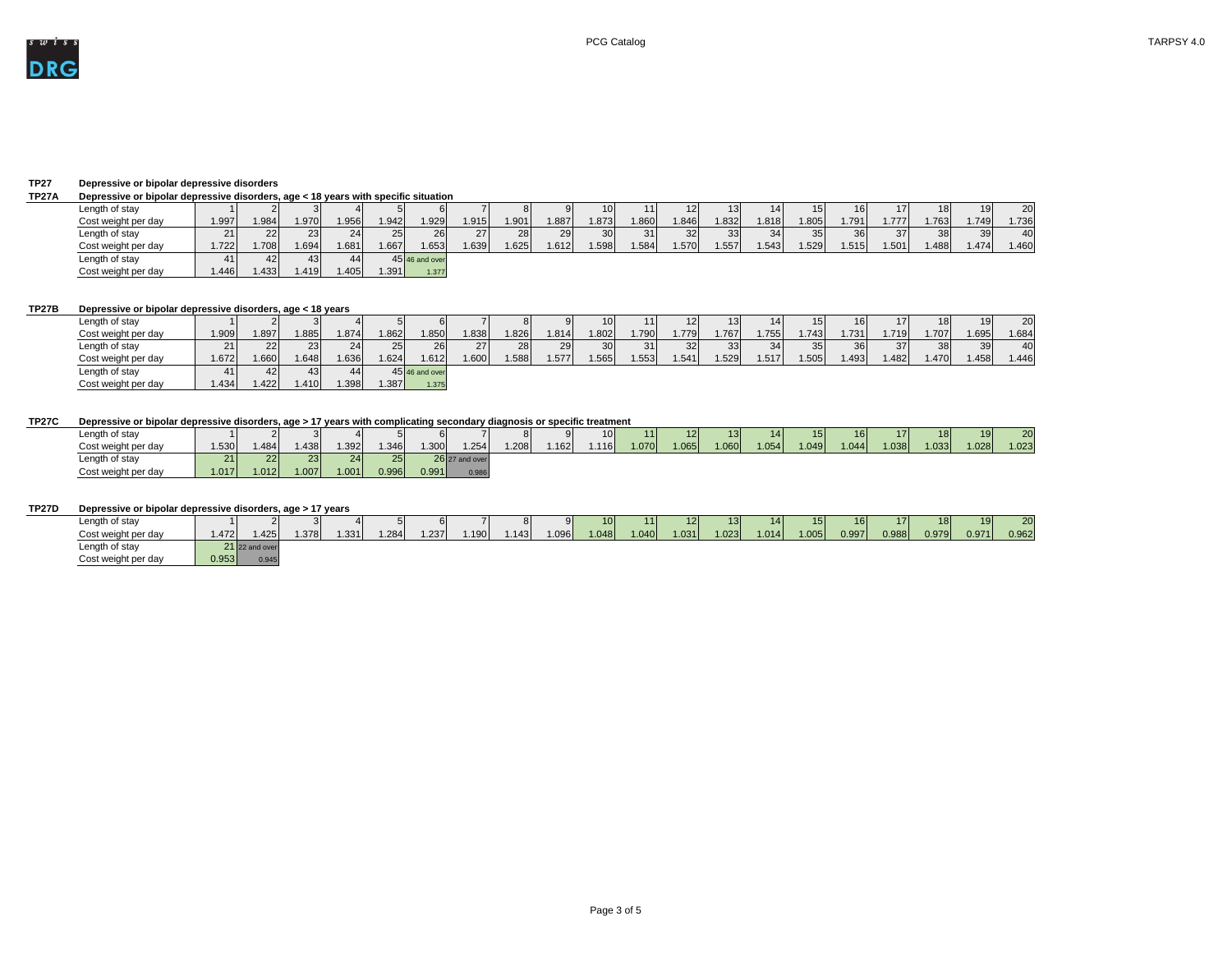# **TP28 Neurotic, stress or somatic disorders**

### **TP28A Neurotic, stress or somatic disorders, age < 18 years**

| Length of stay      |       |      |      |      |      | 61              |                 |                 |       |                 |      | '2I   | 131  | 14    |      |      |            |      |                   | 20 <sup>1</sup> |
|---------------------|-------|------|------|------|------|-----------------|-----------------|-----------------|-------|-----------------|------|-------|------|-------|------|------|------------|------|-------------------|-----------------|
| Cost weight per day | .865  | .804 | .743 | .683 | .622 | .618            | .613            | .609            | 1.605 | 1.601           | .597 | .592  | .588 | .584  | .580 | .576 | .572       | .567 | .563              | 1.559           |
| Length of stay      |       |      | 231  | 24   | 25I  | 26 <sup>1</sup> | 27 <sub>l</sub> | 28 <sub>l</sub> | 29    | 30 <sub>l</sub> | 31I  | 32 I  | 33I  | 34    |      |      | <b>371</b> | 38   | 39                | 40              |
| Cost weight per day | 1.555 | .551 | .547 | .542 | .538 | .534            | .530            | .526            | .522  | 1.517'          | .513 | .509  | .505 | .501  | .497 | .492 | .488       | .484 | .480 <sup>′</sup> | .476'           |
| Length of stay      |       |      | 43 I | 44 I | 45 I | 46              | 47 I            | 48 I            |       | <b>50</b>       | 51   | 52 I  | 53   | 54    |      | 56I  | <b>57</b>  |      | $58$ 59 and over  |                 |
| Cost weight per day | .472  | .467 | 463  | .459 | .455 | .451            | .446            | .442            | .438  | .434            | .430 | .4261 | .421 | .417' | .413 | .409 | .405       | .401 | 1.396             |                 |

**TP29 Personality and behavioural disorders Personality and behavioural disorders, age < 18 years or complicating secondary diagnosis** Length of stay<br>Cost weight per day 1.438 Cost weight per day

# **TP28B Neurotic, stress or somatic disorders, age > 17 years**

| Length of stay      |       |                  |        |      |       |       |       |                 |       | 10 <sup>1</sup> | 11 I  | 12 I            | 13I   | 141   | 151   | 16I   |       | 18 I            | 19I             | 20 <sub>l</sub> |
|---------------------|-------|------------------|--------|------|-------|-------|-------|-----------------|-------|-----------------|-------|-----------------|-------|-------|-------|-------|-------|-----------------|-----------------|-----------------|
| Cost weight per day | 1.475 | 433              | 1.391' | .349 | 1.308 | .266  | .224  | .182            | 1.140 | .098            | .056  | 1.053           | 1.050 | .046  | .043  | 1.039 | 1.036 | 1.032           | 1.029           | 1.026           |
| Length of stay      | 21 I  | 22               | 23     | 24   | 25    | 26    | 27    | 28 <sub>l</sub> | 29    | 30 <sup>1</sup> | 31    | 32 <sup>2</sup> | 33    | 34    | 35    | 36I   | 37    | 38 <sup>1</sup> | 39 <sub>l</sub> | 40              |
| Cost weight per day | 1.022 | .019             | .015   | .012 | 1.008 | 1.005 | 1.002 | 0.998           | 0.995 | 0.991           | 0.988 | 0.984           | 0.981 | 0.978 | 0.974 | 0.971 | 0.967 | 0.964           | 0.960           | 0.957           |
| Length of stay      |       | $41$ 42 and over |        |      |       |       |       |                 |       |                 |       |                 |       |       |       |       |       |                 |                 |                 |
| Cost weight per day | 0.954 | 0.950            |        |      |       |       |       |                 |       |                 |       |                 |       |       |       |       |       |                 |                 |                 |

# **TP29B Personality and behavioural disorders, age > 17 years**

| Length of stay      |                   |                 |                |       |          |       |                    |       |       |                |      |      |      |       |        |       |       |                   |      | 20 <sup>1</sup> |
|---------------------|-------------------|-----------------|----------------|-------|----------|-------|--------------------|-------|-------|----------------|------|------|------|-------|--------|-------|-------|-------------------|------|-----------------|
| Cost weight per day | .421 <sup>1</sup> | .399            | 1.378          | 1.356 | .335     | 1.313 | .291               | 1.270 | 1.248 | 1.226          | .205 | .183 | .162 | .151' | 1.141' | 1.130 | 1.119 | .109 <sup>′</sup> | .098 | 1.088           |
| Length of stay      | 21                | 22 <sub>1</sub> | $\Omega$<br>ΔU | 24    | $\Omega$ | 26    | $\mathcal{L}$<br>- | 28    |       | 29 30 and over |      |      |      |       |        |       |       |                   |      |                 |
| Cost weight per day | 1.077             | 1.067           | .056           | 1.045 | 1.035    | 1.024 | .014               | 1.003 | 0.993 | 0.982          |      |      |      |       |        |       |       |                   |      |                 |